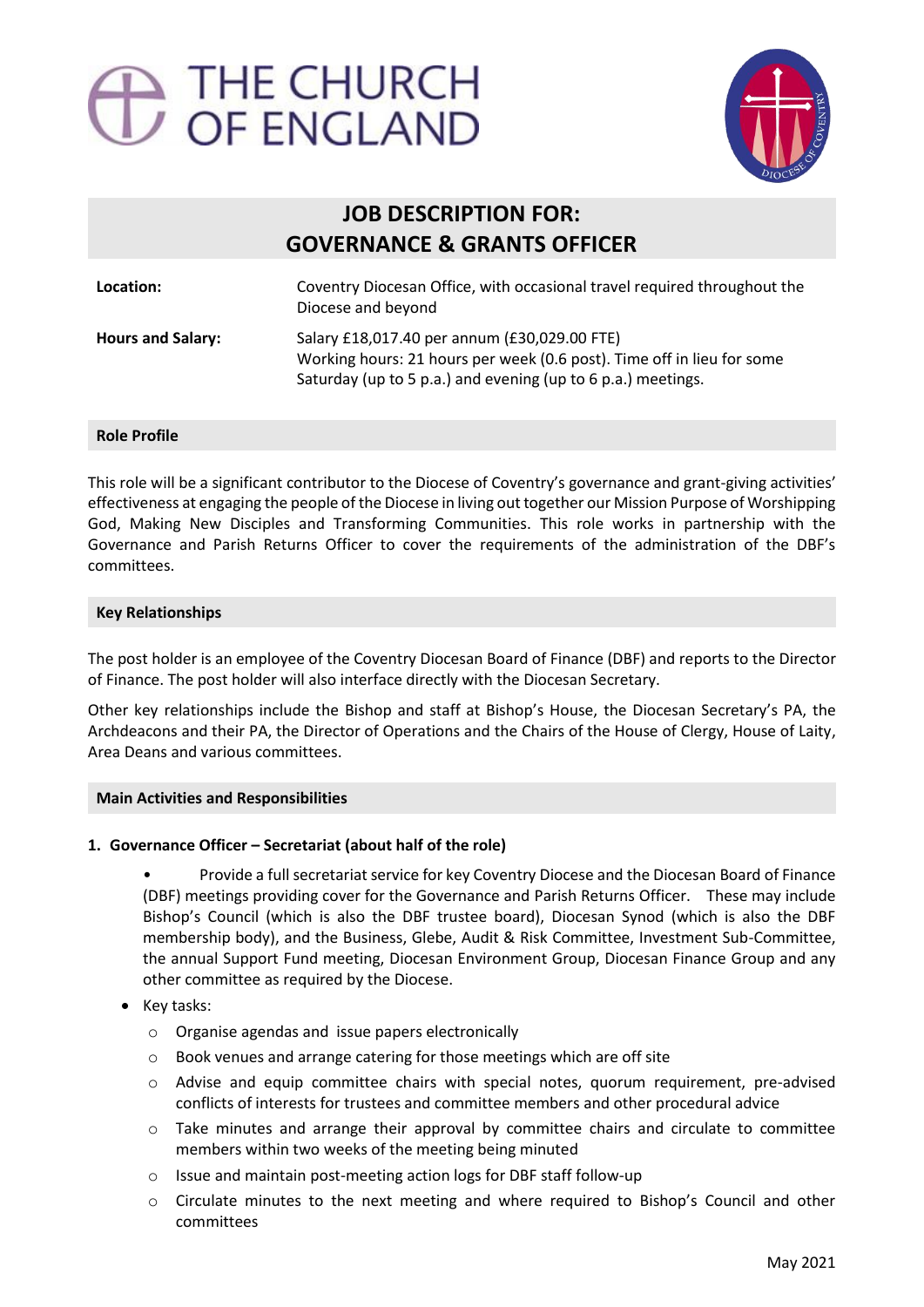- o Publish Diocesan Synod papers on the diocesan website
- Maintain records of conflicts of interest for all DBF/diocesan committee members and staff, including sending out an annual conflicts of interest declaration form and collating responses
- Compile and publish an annual calendar of dates for all DBF/diocesan committee meetings

#### **2. Governance Officer - Elections and Appointments (a small part of the role except at certain times)**

- Support the PA to the Diocesan Secretary with the elections and appointments to General Synod, Diocesan Synod, Bishop's Council
- Advertising vacancies and managing the process of appointments to diocesan committees. ,
- Update CMS database with contact details for Committee posts
- Prepare and submit reports to the Bishop's Council and Diocesan Synod regarding vacancies and upcoming elections and appointments
- Coordinate inductions for new members and prepare and collate induction material
- Provide advice to parishes and deaneries on how the synodical ladder works relating to PCCs and Deanery Synods, in particular the application of the Church of England's Church Representative Rules
- Collection of annual electoral roll numbers from parishes

#### **3. Grants Officer (about one third of the role)**

- For grants to parishes and deaneries from DBF funds open to applications currently including the Diocesan Mission Fund Church Fabric Fund and Church Improvements Fund:
	- $\circ$  Provide advice to parishes and deaneries hoping to submit grant applications
	- $\circ$  Receive grant applications from parishes and deaneries, check compliance with criteria, suggest improvements where appropriate and submit for approval
	- o Act as the lead DBF officer advising and supporting the Diocesan Mission Fund Committee and provide recommendations to maximise effectiveness and transparency
	- $\circ$  Ensure the website content for grant applications is kept up to date and easy to use
- For the above and other DBF grants (eg Bishop's mission funds grants):
	- o Draft and arrange grant award letters and arrange payment when payment criteria are met
	- o Obtain and circulate reports on the projects funded
	- o Suggest and support publication of good news stories
	- o Analyse and maintain a log of grants awarded and reports received
	- $\circ$  Provide annual written reports on DBF grant awarding activities for the Bishop's Council and for the Trustees' Annual Report
	- o Support grant proposals to Bishop's Core Staff and Bishop's Council where requested

Any other duty as required by the needs of the organisation and commensurate with the post.